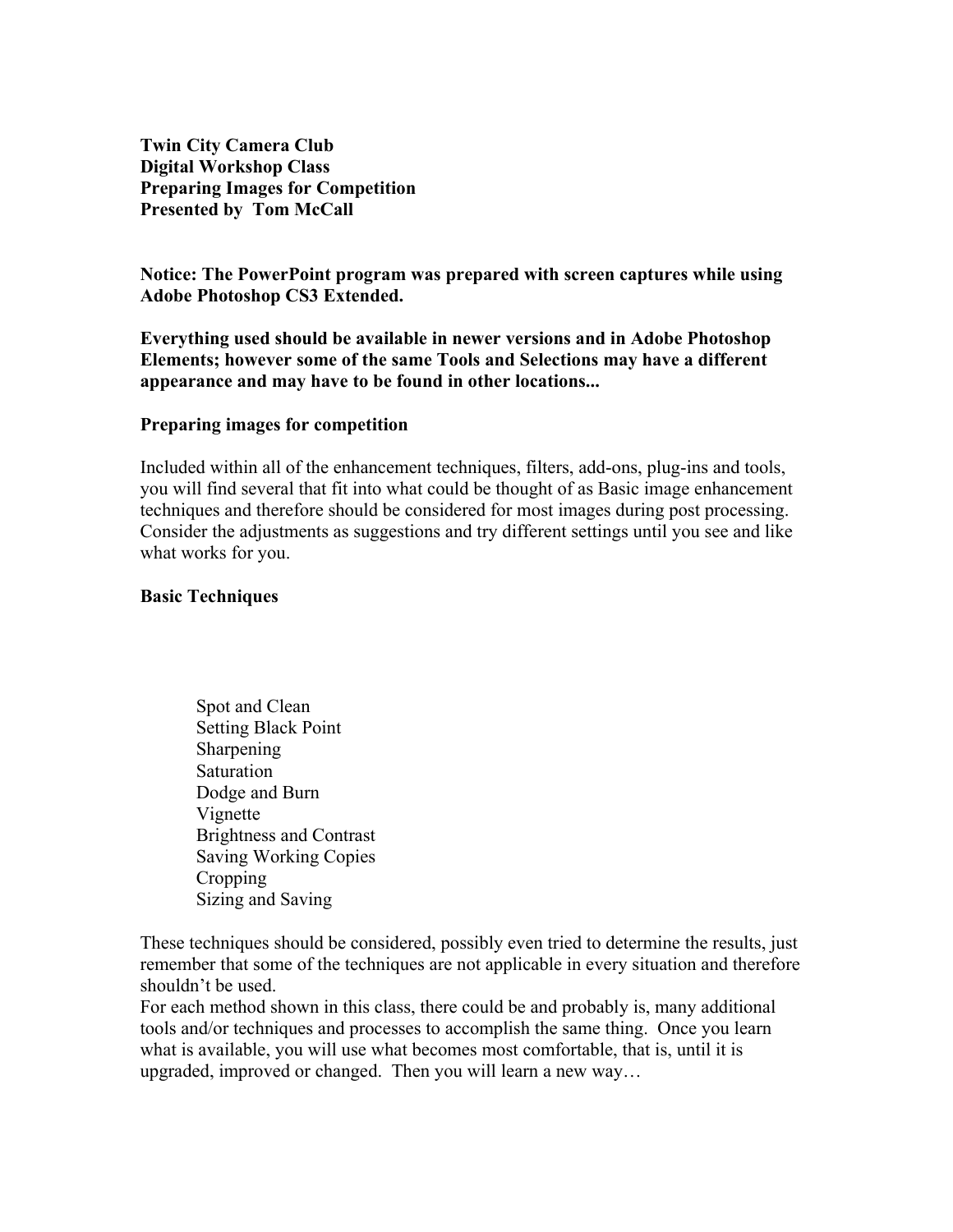### **Opening a new image.**

Opening from within Camera Raw Opening directly in Photoshop, Elements, etc.

Once opened, always make a duplicate of the Background Layer. When it is first opened you will see a small icon of a Lock located to the right on the Layer. The Lock indicates that some functions are not available. By duplicating it (making a copy of the Layer) the Lock is gone, making it open to all functions.

### **Changing the Names of the Layers.**

When you duplicate a layer you have the option to rename it at that time or you may rename it at any time by double clicking on the Layer name.

By using a descriptive name for the Layer when you create or duplicate it, provides a way to identify the technique used in that Layer. By using codes in the descriptive names of the Layers and/or image names when you save them.

Everyone has their own way to do things, so these are suggestions on a couple of ways to keep track of how you worked on an image so you'll know most of what you did in case you want to make changes or use similar methods on another image.

#### **Spot and Clean**

Duplicate the Layer.

Select one of the Healing Brush Tools Increase the size of the screen image (Zoom In) to 200% or more. Remove dust spots and other distractions.

Use the Clone Tool in areas that the Healing Brush can't work. Create a New Layer for using the Clone Tool. Select Current and Below in the Clone Tool preferences. Once completed, Stamp Visible the Layer. Use  $Ctrl + Alt + Shift + E$ 

#### **Setting Black Point**

Create a New Adjustment Layer "Levels". Select the Black Point Eyedropper by double clicking it. Set the Value in the Upper Box B: to 5 % Click OK Select the White Point Eyedropper by double clicking it. Set the Value in the Upper Box B: to 95 % Click OK

Select the Black Point Eyedropper by clicking it. Find the Black Point on the image and click on it. Select the White Point Eyedropper by clicking it. Find the White Point on the image and click on it.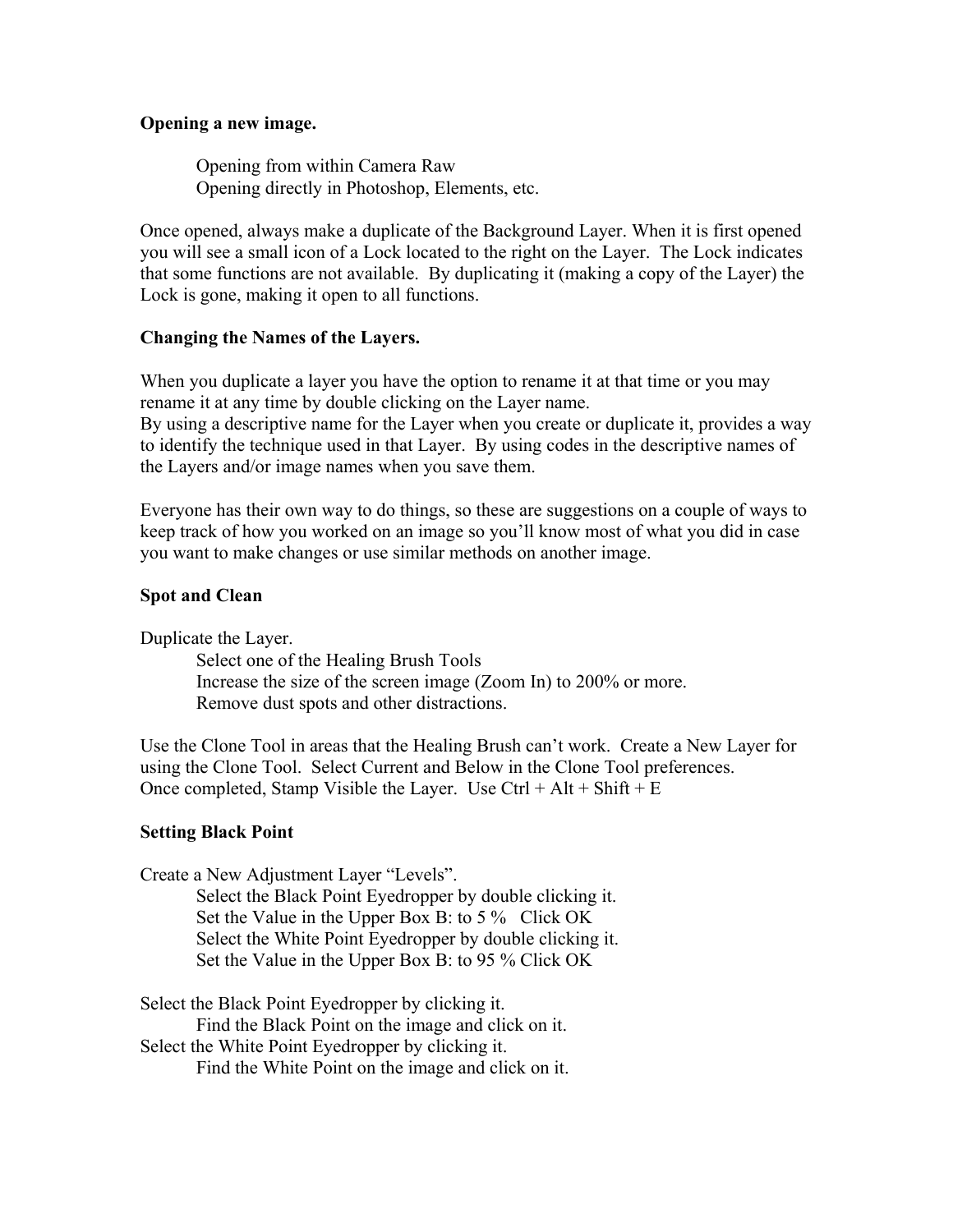No need to set the Gray Eyedropper because it is already set at 50%. Use of the Gray Point Eyedropper is optional.

Click OK to continue.

Once completed, Stamp Visible the Layer before continuing. Use  $Ctrl + Alt + Shift + E$ 

## **Sharpening**

Increase the size of the screen image (Zoom In) to 100% Select the Sharpen function. Select the view area by clicking on the location. Set the Amount to 200 % Set the Radius to 0.3 pixels (This is a starting point) Check the amount by Left clicking in the view box. Click OK to continue.

Once completed, Stamp Visible for a new Layer is optional before continuing.

## **Hue/Saturation**

Create a New Adjustment Layer "Hue/Saturation". Adjust the Saturation to  $+15$  as a starting point. Check the amount by clicking the Preview box. Click OK to continue.

### **Dodge and Burn**

Create a New Layer (Blank). Fill with 50% gray. Set the Blending Mode to Overlay. Select the Brush Tool, Set the Opacity to 10%. Burn (Darken) with Black as foreground color. Dodge (Lighten) with White as foreground color. Check the amount by clicking visible (eye) Layer box.

Once completed, Stamp Visible the Layer before continuing. Use Ctrl + Alt + Shift + E

### **Vignette**

Open the Lens Correction dialog box. Select Custom. Adjust the Vignette slider. Click OK to continue.

Once completed, Stamp Visible the Layer before continuing. Use Ctrl + Alt + Shift + E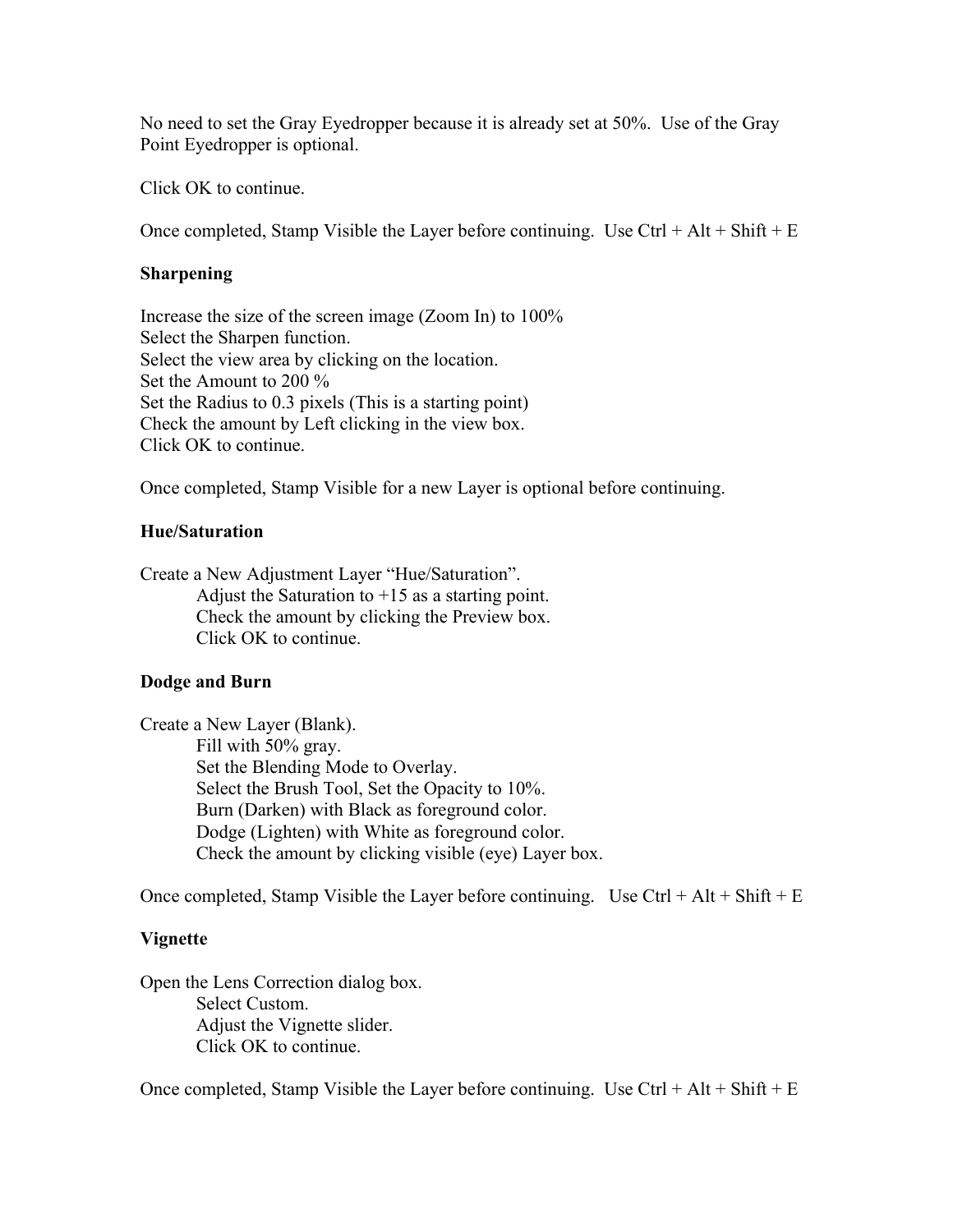## **Saving a working copy** (Many times)

It's a good idea to save working copies during the process so that you can return and make changes to the image without redoing all of it.

Go to Save as: Type in your file name, could use codes. CAUTION: Never save it back onto itself with the same file name.

> Select the Format: Photoshop (PSD) Select the file location to Save In.

Click Save.

## **Brightness and Contrast**

Create a New Adjustment Layer "Brightness/Contrast". Adjust the Brightness Slider to 8 Starting Point Adjust the Contrast Slider to 16 Starting Point Check the amount by clicking visible (eye) Layer box. Click OK to continue. Stamp Visible the Layer before continuing Use  $Ctrl + Alt + Shift + E$ 

# **Cropping**

Select the Crop Tool.

Set the Width to 1024 px, Height to 1024 px, for the TCCC Horizontal Competition format.

Set the Width to 1024 px, Height to 1024 px, for the TCCC Vertical Competition format.

Or with the boxes Clear, Crop as desired.

Using the Crop Tool set to a Width of 1024 px and a Height of 1024 px and moving it to find the right Crop location.

### **Sizing and Saving**

When ready to Size and Save your image, Check to make sure the Mode is set at 8 Bits/Channel and then Flatten the image. (You should have already saved a working copy) If you used the Cropping Tool set for the TCCC Horizontal settings of 1024 px by 1024 px you can just Flatten the image and use Save As to save it as a JPG.

### **Image Size**

Open the Image Size dialog box. You'll be changing the largest size to 1024. For Horizontal, Change the Width to 1024. For Vertical, Change the Height to 1024.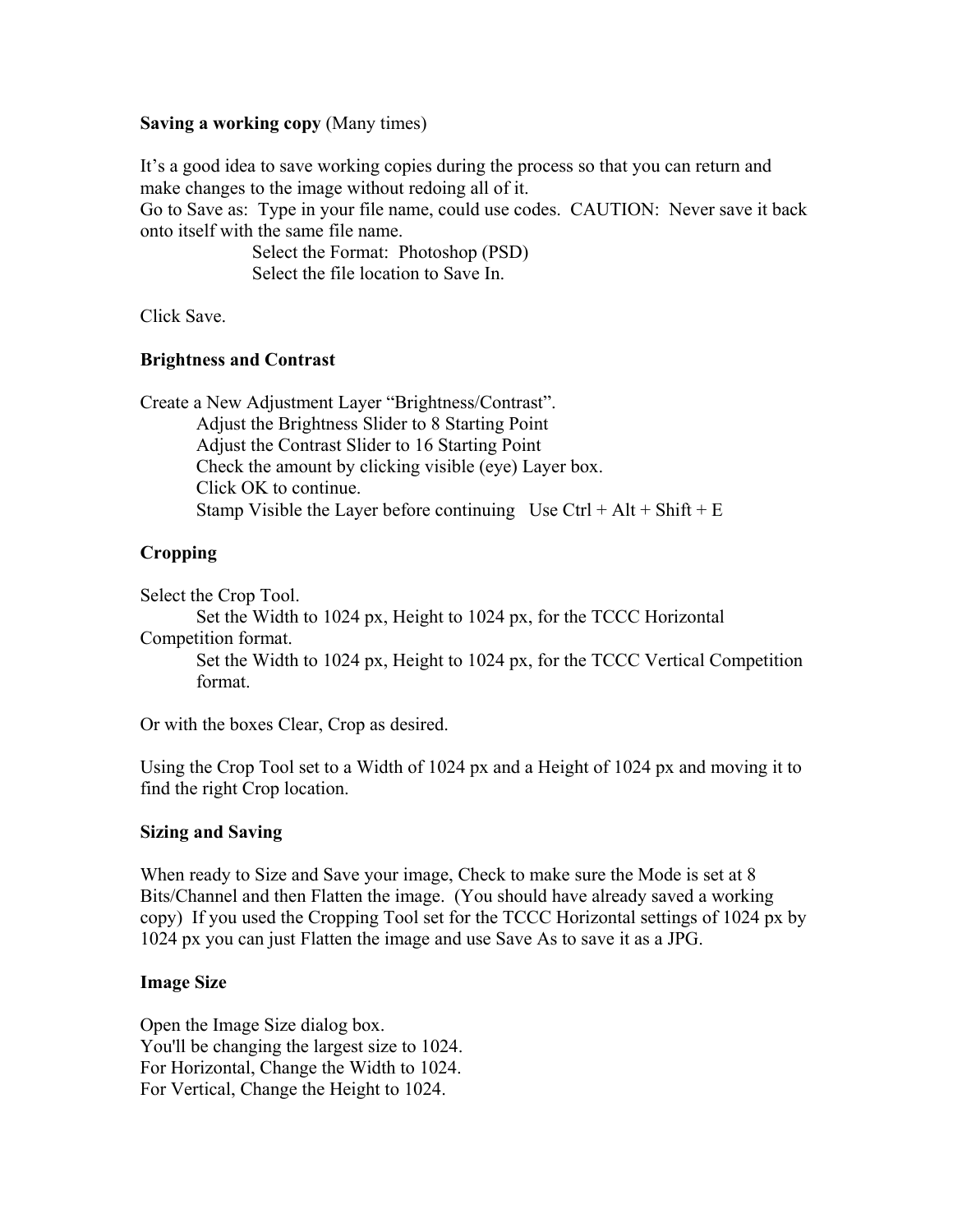## **Canvas Size**

Open the Canvas Size dialog box. Change the inches to pixels. For Horizontal, Change the Width to 1024. For Vertical, Change the Height to 1024. Canvas extension color should be Black.

## **Saving**

When you have completed all of the modifications you must flatten the image. Under Layer select Flatten Image

Then go to Save As.

Select the location to Save In Type in your file name, could use codes. CAUTION: Never save it back onto itself with the same file name. Select the Format: JPEG (JPG) Click Save

### **Saving (JPEG Options)**

With the JPEG Options box open, move the Slider towards the right (Large file) side until the File Size (shown under the Preview box) is as large as you would like but **Does Not Exceed 1 mb.**

Click Ok

**NOTES:**

**It's always best to Start with a good photo.**

**Almost always, images right out of the camera need some adjustments.** 

**When Opening from Camera RAW it can be set to 16 Bit, will have move colors to work with but when ready to Size and Save change the Mode to 8 Bit.**

**Several Healing Brush Tools have Content-Aware to choose as a preset. Try them all to see what they do. Then find the ones you like to work with.**

**Making a New Layer ( Blank) for the Clone Layer is almost always best. Setting the Black Point and White Point eyedroppers you may see "Save New Colors as Default" Click Yes.**

**Using the Threshold is one way of finding the lightest and darkest areas in the image.**